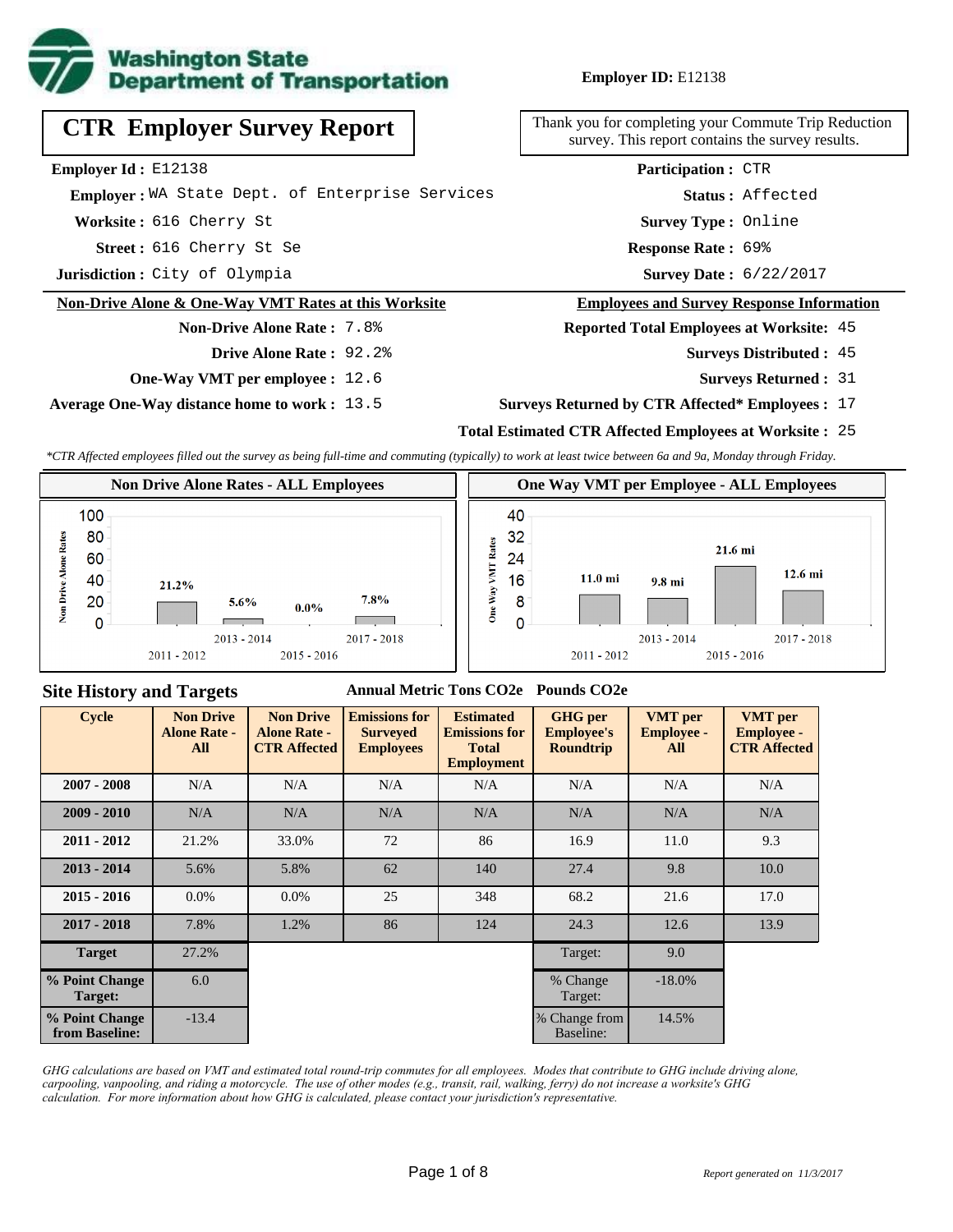# **Washington State<br>Department of Transportation**

## **Commute Trips By Mode - All Employees**

**Q.4: Last week, what type of transportation did you use each day to commute TO your usual work location? (Mode used for the longest distance.)**



*\* Motorcycle-1 is now included in Drive Alone and Motorcycle-2 is included in Carpool. Information about these trips is still available by request.*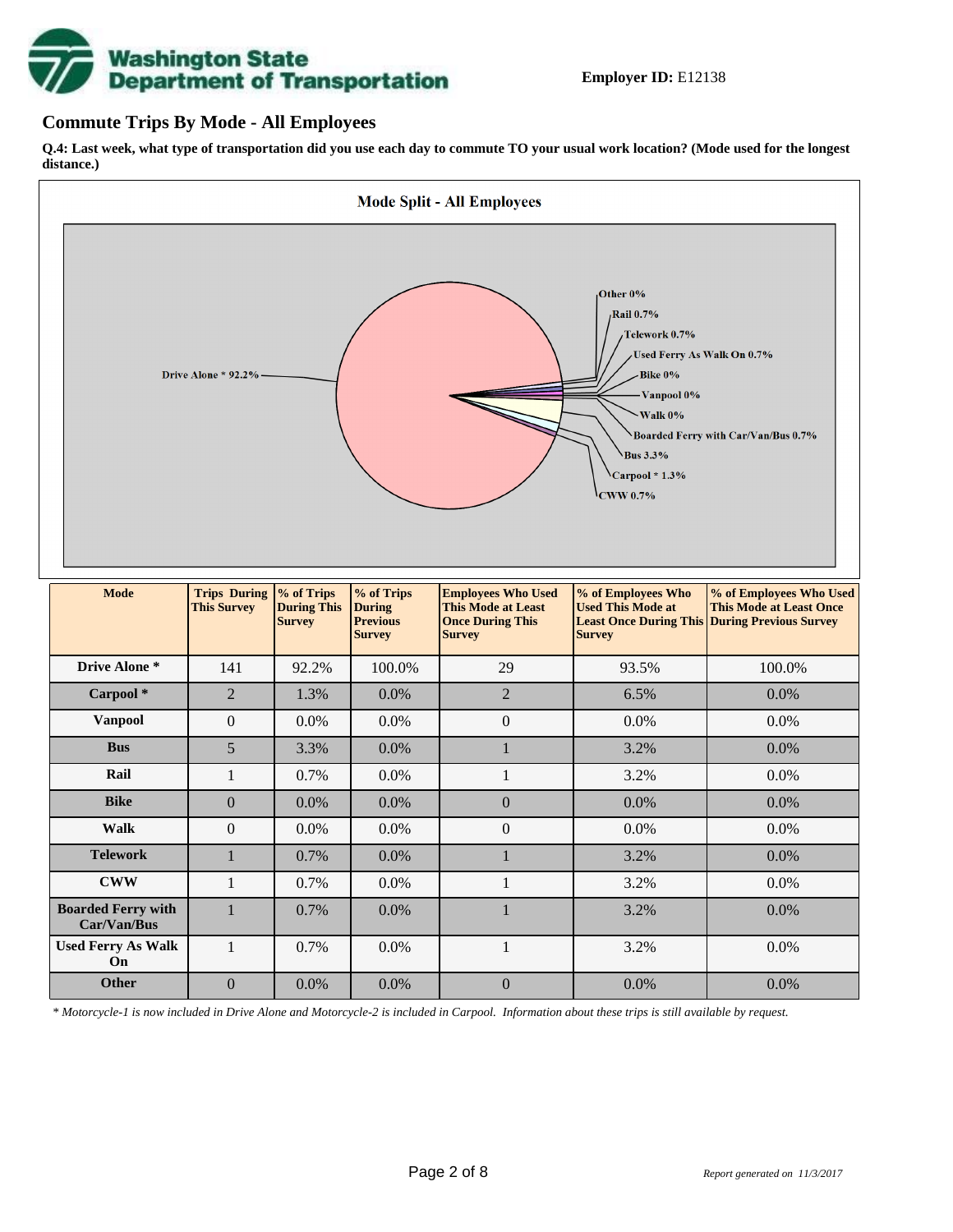

## **Commute Trips By Mode - Affected Employees**

**Q.4: Last week, what type of transportation did you use each day to commute TO your usual work location? (Mode used for the longest distance.)**



*\* Motorcycle-1 is now included in Drive Alone and Motorcycle-2 is included in Carpool. Information about these trips is still available by request.*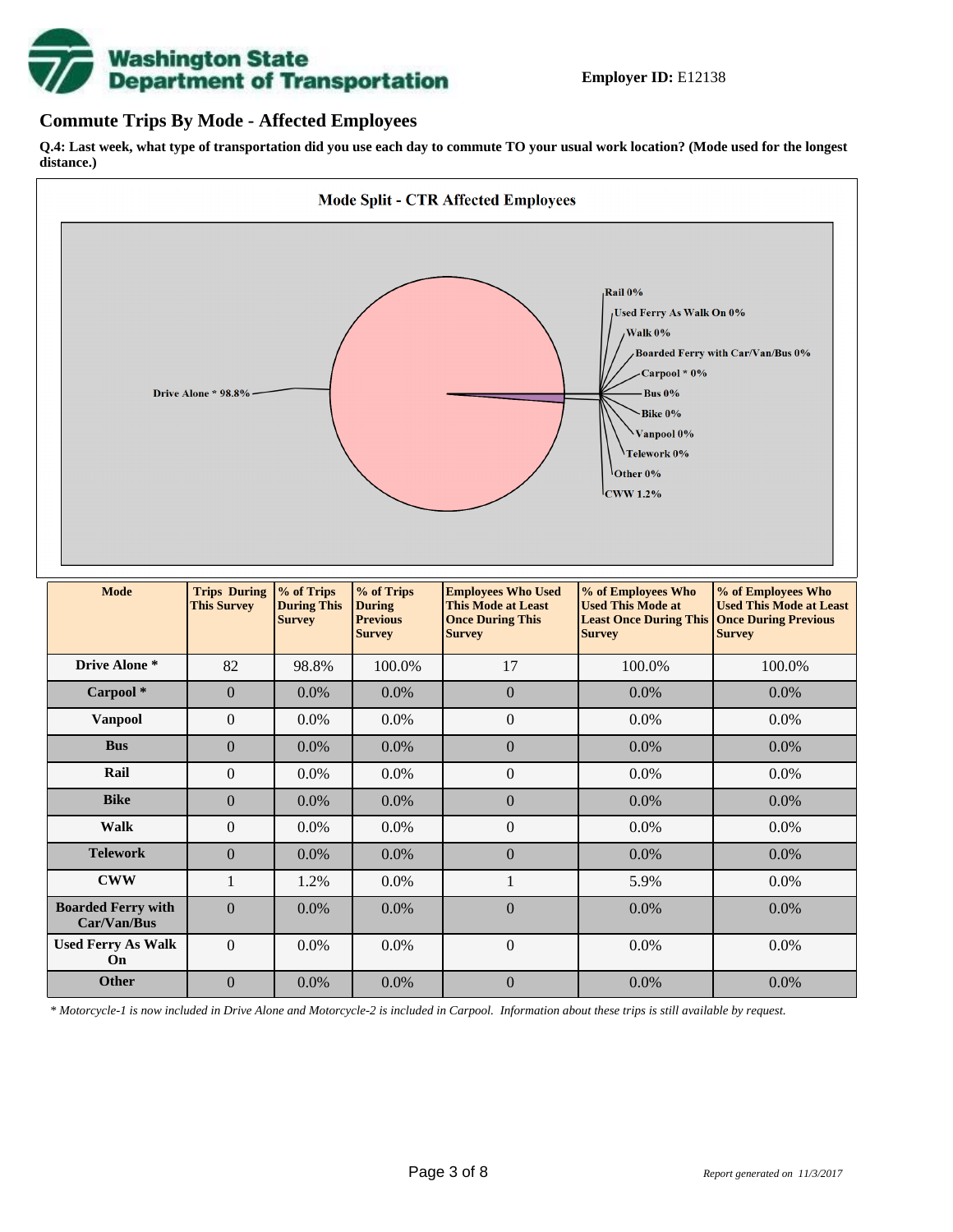

# **Alternative Modes - Number of Employees Who Used a Non-Drive Alone Mode:**

| <b>Non-Drive Alone</b><br><b>Number Of Days</b> | Exactly this $#$ of<br><b>Employees</b> | <b>Exactly this % of</b><br><b>Employees</b> | At least # of<br><b>Employees</b> | At least % of<br>employees |  |  |
|-------------------------------------------------|-----------------------------------------|----------------------------------------------|-----------------------------------|----------------------------|--|--|
| 0 Day                                           | 26                                      | 84%                                          | 31                                | 100%                       |  |  |
| 1 Days                                          | 3                                       | 10%                                          | 5                                 | 16%                        |  |  |
| 2 Days                                          | $\mathbf{0}$                            | 0%                                           | $\overline{2}$                    | 6%                         |  |  |
| 3 Days                                          | $\theta$                                | 0%                                           | $\mathfrak{D}$                    | 6%                         |  |  |
| 4 Days                                          |                                         | 3%                                           | $\overline{2}$                    | 6%                         |  |  |
| 5 Days                                          |                                         | 3%                                           |                                   | 3%                         |  |  |
| <b>6 or More Days</b>                           | 0                                       | 0%                                           | $\Omega$                          | 0%                         |  |  |

## **Count by Occupancy of Carpools and Vanpools**

**Q.4 If you used a carpool or vanpool as part of your commute, how many people (age 16 or older) are usually in the vehicle?**

| <b>Ridesharing Occupancy</b> | <b>Mode</b> | <b>Response Count</b> |
|------------------------------|-------------|-----------------------|
| $2*$                         | Carpool     | 2                     |
| 3                            | Carpool     | $\overline{0}$        |
| 4                            | Carpool     | $\theta$              |
| 5                            | Carpool     | $\overline{0}$        |
| >5                           | Carpool     | $\overline{0}$        |
| $<$ 5                        | Vanpool     | $\overline{0}$        |
| 5                            | Vanpool     | $\overline{0}$        |
| 6                            | Vanpool     | $\boldsymbol{0}$      |
| 7                            | Vanpool     | $\overline{0}$        |
| 8                            | Vanpool     | $\overline{0}$        |
| 9                            | Vanpool     | $\overline{0}$        |
| 10                           | Vanpool     | $\overline{0}$        |
| 11                           | Vanpool     | $\boldsymbol{0}$      |
| 12                           | Vanpool     | $\boldsymbol{0}$      |
| 13                           | Vanpool     | $\boldsymbol{0}$      |
| 14                           | Vanpool     | $\overline{0}$        |
| >14                          | Vanpool     | $\boldsymbol{0}$      |

\* Motorcycle-2 counted with Carpool-2 for this table.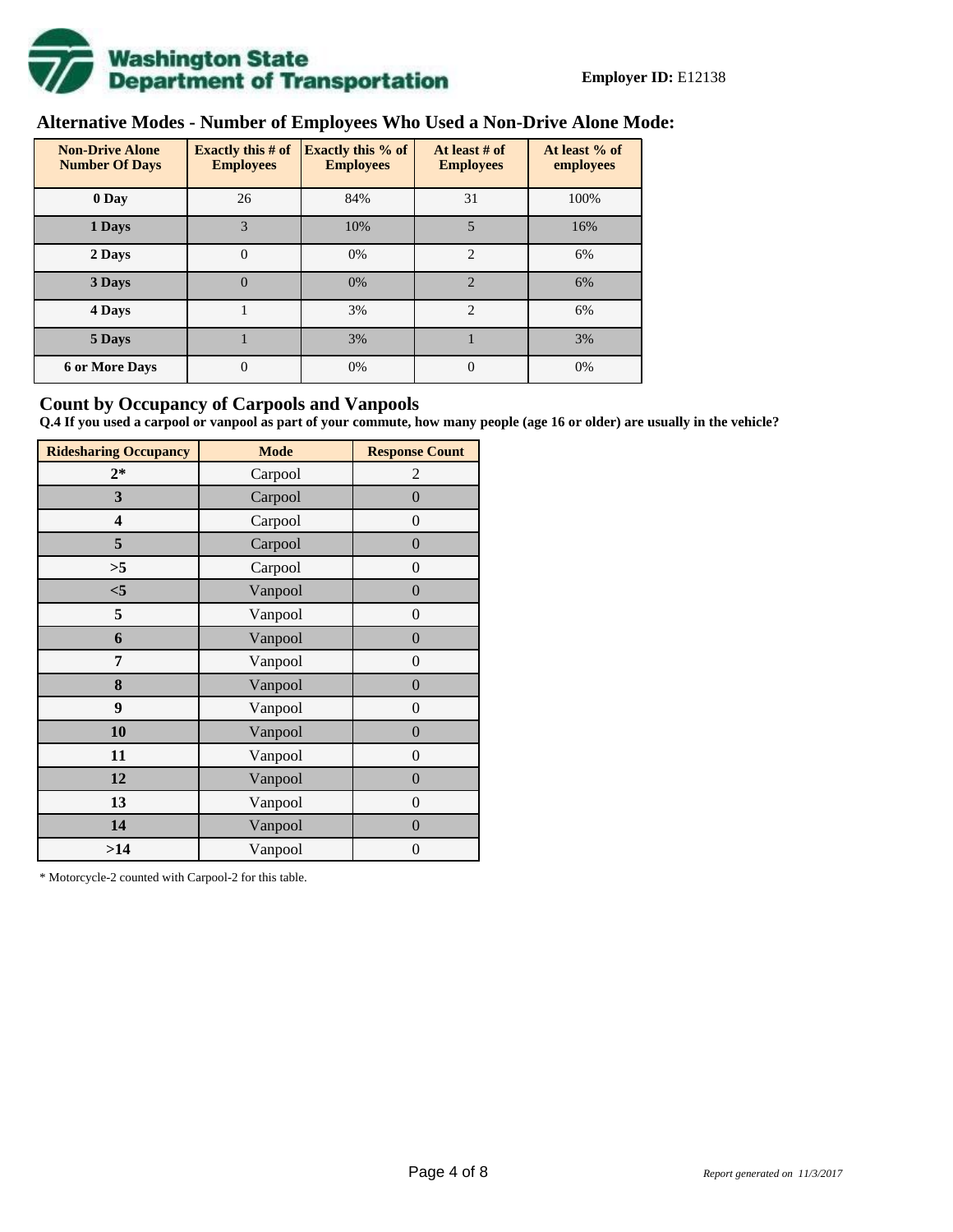

# **Reported Work Schedule - All Employees**

**Q.8 Which of the following best describes your work schedule?**

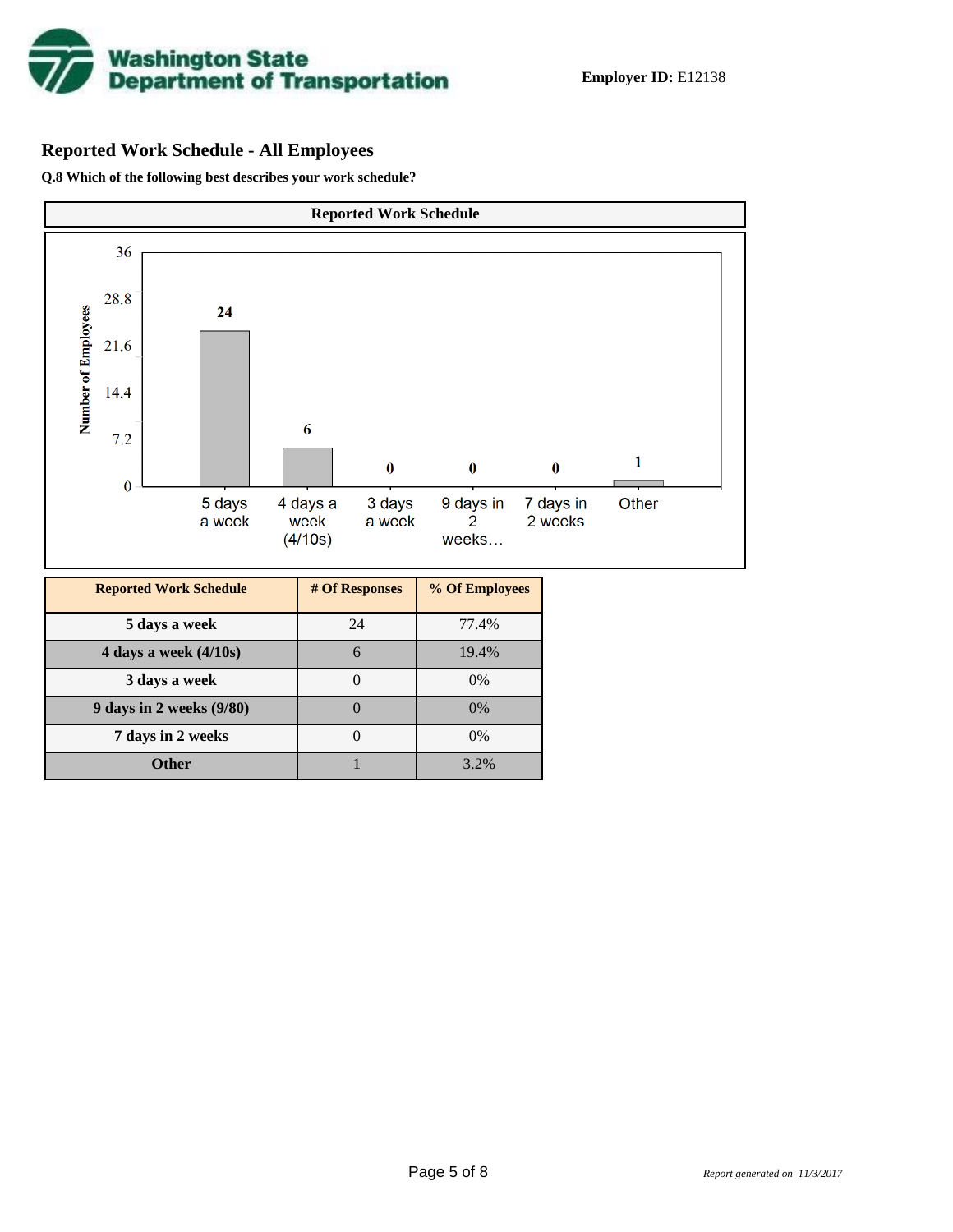

## **Parking and Telework**

**Q.9: On the most recent day that you drove alone to work, did you pay to park? (Mark "yes" if you paid that day, if you prepaid, if you are billed later, or if the cost of parking is deducted from your paycheck.)**



**Q.10: How many days do you typically telework?**

| <b>Telework Frequency</b>           | # of Responses | % of Responses |
|-------------------------------------|----------------|----------------|
| No Answer/Blank                     |                | $0.0\%$        |
| I don't telework                    | 31             | 100.0%         |
| Occasionally, on an as-needed basis |                | $0.0\%$        |
| 1-2 days/month                      |                | $0.0\%$        |
| 1 day/week                          |                | 0.0%           |
| 2 days/week                         |                | $0.0\%$        |
| 3 days/week                         |                | $0.0\%$        |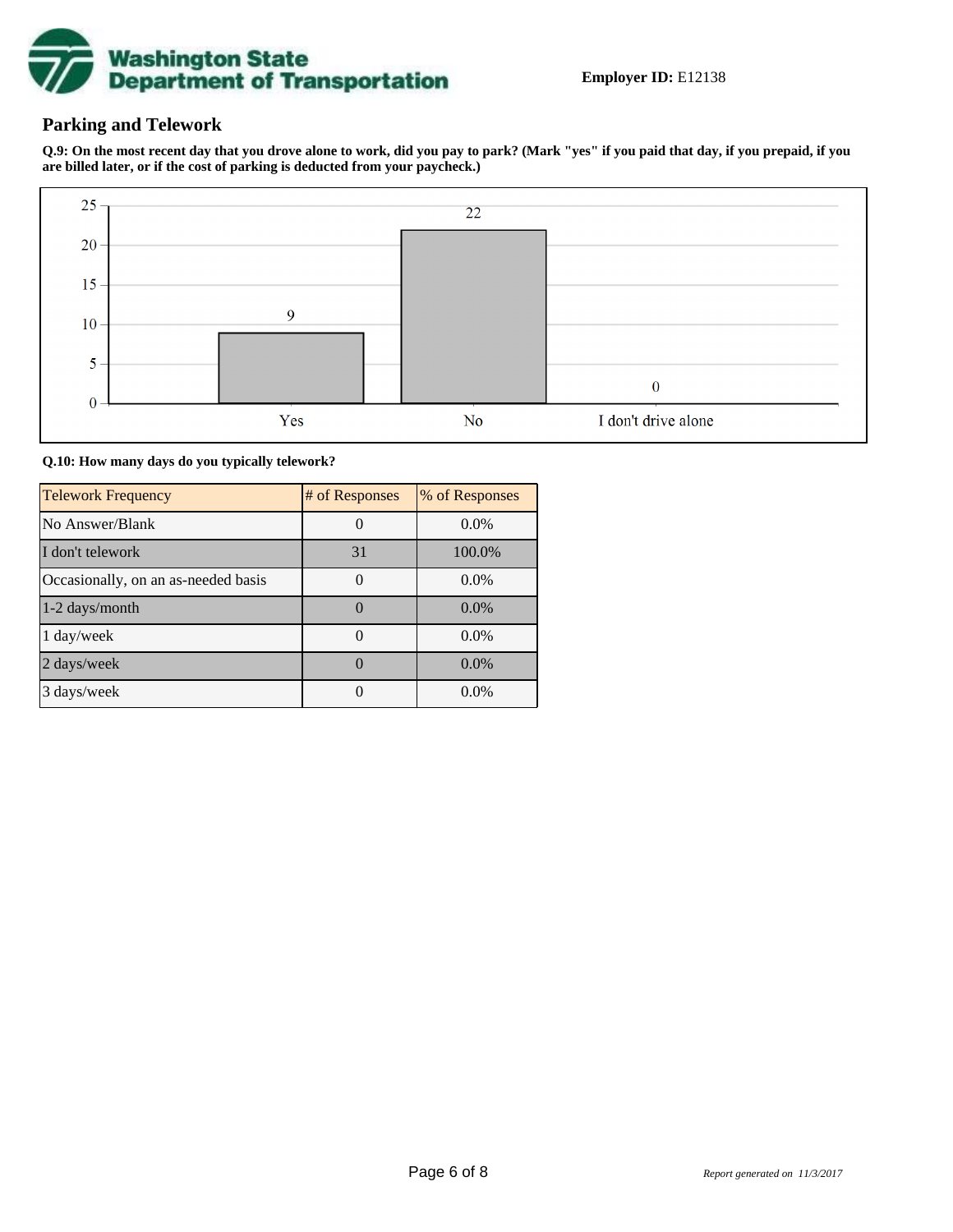

## **Reasons for driving alone to work/not driving alone to work**

**Q11. When you do not drive alone to work, what are the three most important reasons?**

| <b>Question Text</b>                                           | # of Responses | % of Responses |
|----------------------------------------------------------------|----------------|----------------|
| Other                                                          | 10             | 23.3%          |
| Personal health or well-being                                  | 6              | 14.0%          |
| Financial incentives for carpooling, bicycling or walking.     | 5              | 11.6%          |
| To save money                                                  | 5              | 11.6%          |
| Free or subsidized bus, train, vanpool pass or fare benefit    | $\overline{4}$ | 9.3%           |
| Cost of parking or lack of parking                             | 3              | 7.0%           |
| Driving myself is not an option                                | 3              | 7.0%           |
| Emergency ride home is provided                                | 3              | 7.0%           |
| I receive a financial incentive for giving up my parking space | $\mathfrak{D}$ | 4.7%           |
| I have the option of teleworking                               | $\mathbf{1}$   | 2.3%           |
| Environmental and community benefits                           | $\mathbf{1}$   | 2.3%           |
| To save time using the HOV lane                                | $\Omega$       | $0.0\%$        |
| Preferred/reserved carpool/vanpool parking is provided         | $\Omega$       | $0.0\%$        |

#### **Q12. When you drive alone to work, what are the three most important reasons?**

| <b>Question Text</b>                                      | # of Responses | % of Responses |
|-----------------------------------------------------------|----------------|----------------|
| I like the convenience of having my car                   | 19             | 27.1%          |
| Riding the bus or train is inconvenient or takes too long | 12             | 17.1%          |
| Other                                                     | 8              | 11.4%          |
| I need more information on alternative modes              | 7              | 10.0%          |
| My commute distance is too short                          | 7              | 10.0%          |
| Family care or similar obligations                        | 7              | 10.0%          |
| Bicycling or walking isn't safe                           | 5              | 7.1%           |
| My job requires me to use my car for work                 | 4              | 5.7%           |
| There isn't any secure or covered bicycle parking         |                | 1.4%           |